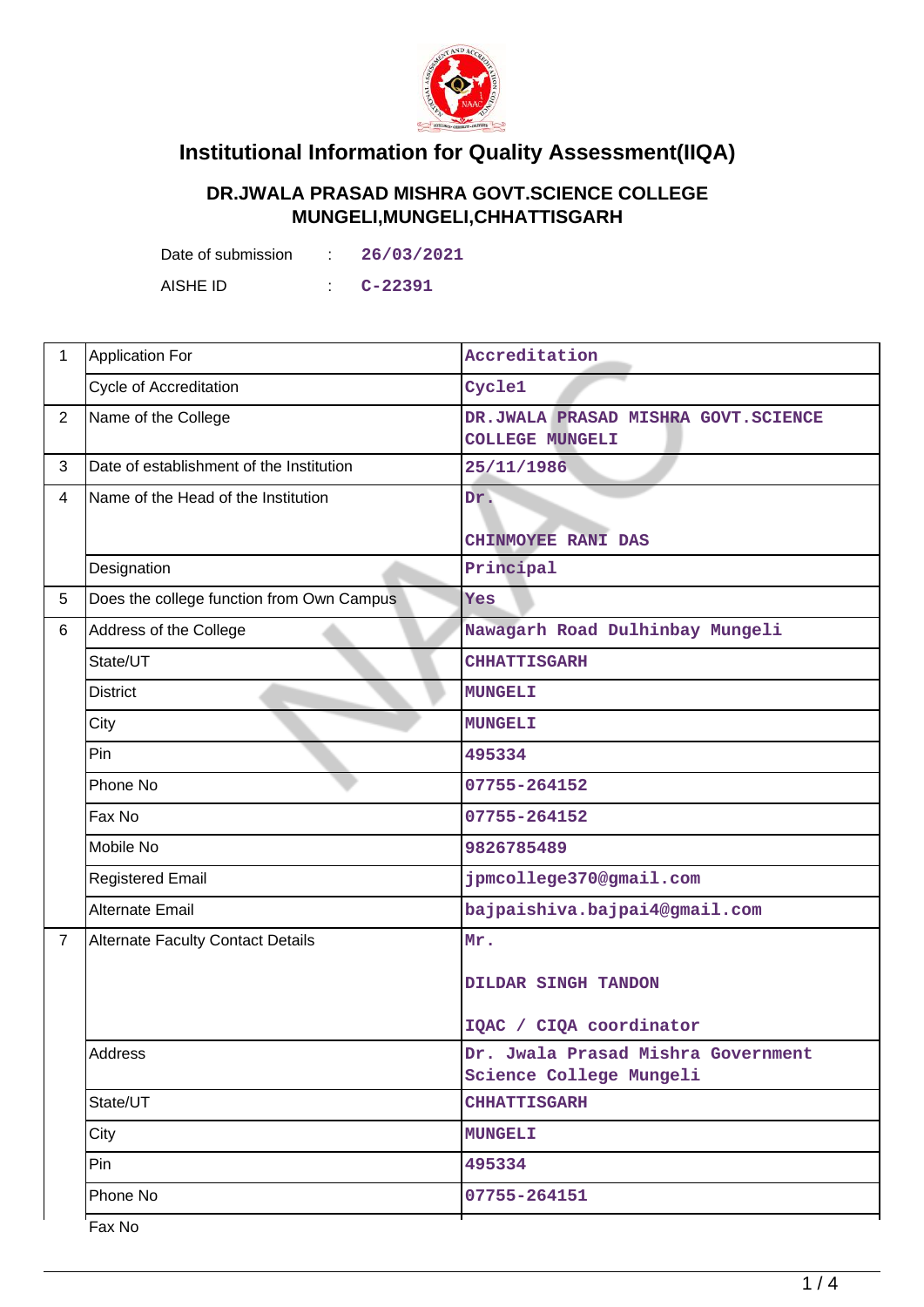|    |                                                                                                                                                                                                         |                                                                                                                                                                                                                                                                                 | 07755-264153                         |                   |                           |          |
|----|---------------------------------------------------------------------------------------------------------------------------------------------------------------------------------------------------------|---------------------------------------------------------------------------------------------------------------------------------------------------------------------------------------------------------------------------------------------------------------------------------|--------------------------------------|-------------------|---------------------------|----------|
|    | Mobile No                                                                                                                                                                                               |                                                                                                                                                                                                                                                                                 | 9827462154                           |                   |                           |          |
|    | Email                                                                                                                                                                                                   |                                                                                                                                                                                                                                                                                 | dildartandon1983@gmail.com           |                   |                           |          |
|    | Alternate Email                                                                                                                                                                                         |                                                                                                                                                                                                                                                                                 | mathssciencecollegemungeli@gmail.com |                   |                           |          |
| 8  | Website                                                                                                                                                                                                 |                                                                                                                                                                                                                                                                                 |                                      |                   | <u>www.jpmgscm.in</u>     |          |
| 9  | Has the Institution completed 6 years of existence /<br>Years of graduation of last two batches                                                                                                         |                                                                                                                                                                                                                                                                                 | Yes<br>Year1- 2019 Year2- 2020       |                   |                           |          |
| 10 | Nature of the college                                                                                                                                                                                   |                                                                                                                                                                                                                                                                                 | Government                           |                   |                           |          |
| 11 | <b>College Affiliation</b>                                                                                                                                                                              |                                                                                                                                                                                                                                                                                 | Affiliated                           |                   |                           |          |
| 12 |                                                                                                                                                                                                         | Name of the affiliating University(ies) and the state(s) in which the University(ies) is located                                                                                                                                                                                |                                      |                   |                           |          |
|    | <b>State</b><br><b>University Name</b>                                                                                                                                                                  |                                                                                                                                                                                                                                                                                 | <b>Documents</b>                     |                   |                           |          |
|    | Chhattisgarh                                                                                                                                                                                            | Atal Bihari Vajpayee<br>Vishwavidyalaya                                                                                                                                                                                                                                         |                                      |                   | <b>View Document</b>      |          |
| 13 | <b>UGC Act?</b>                                                                                                                                                                                         | Is the Institution recognized under section 2(f) of the                                                                                                                                                                                                                         |                                      | Yes<br>10/09/1992 |                           |          |
|    |                                                                                                                                                                                                         |                                                                                                                                                                                                                                                                                 | View Document                        |                   |                           |          |
| 14 | Is the Institution recognized under section 12B of the<br><b>UGC Act?</b><br>If yes, date of recognition by UGC under section<br>12B along with latest Plan General Development<br>Grant release letter |                                                                                                                                                                                                                                                                                 | Yes<br>10/09/1992<br>View Document   |                   |                           |          |
| 15 | Is the institution recognised as an Autonomous<br>College by the UGC?                                                                                                                                   |                                                                                                                                                                                                                                                                                 | <b>No</b>                            |                   |                           |          |
| 16 | Is the institution recognised as a 'College with<br>Potential for Excellence (CPE)' by the UGC?                                                                                                         |                                                                                                                                                                                                                                                                                 | <b>No</b>                            |                   |                           |          |
| 17 | Is the institution recognised as a 'College of<br>Excellence' by the UGC?                                                                                                                               |                                                                                                                                                                                                                                                                                 | <b>No</b>                            |                   |                           |          |
| 18 | Is the College offering any programmes recognised<br>by any Statutory Regulatory Authority (SRA)                                                                                                        |                                                                                                                                                                                                                                                                                 | <b>No</b>                            |                   |                           |          |
|    | <b>Statutory Regulatory Authorities</b>                                                                                                                                                                 |                                                                                                                                                                                                                                                                                 |                                      |                   | SRA program<br>No Content | Document |
| 19 | or other appropriate Government authorities as                                                                                                                                                          | If the institution is not affiliated to a university and is<br>offering programmes recognized by any Statutory<br>Regulatory Authorities (SRA), are the programmes<br>recognized by Association of Indian Universities(AIU)<br>equivalent to UG / PG Programmes of a University |                                      |                   | Not Applicable            |          |
| 20 | Number of programmes offered                                                                                                                                                                            |                                                                                                                                                                                                                                                                                 |                                      |                   |                           |          |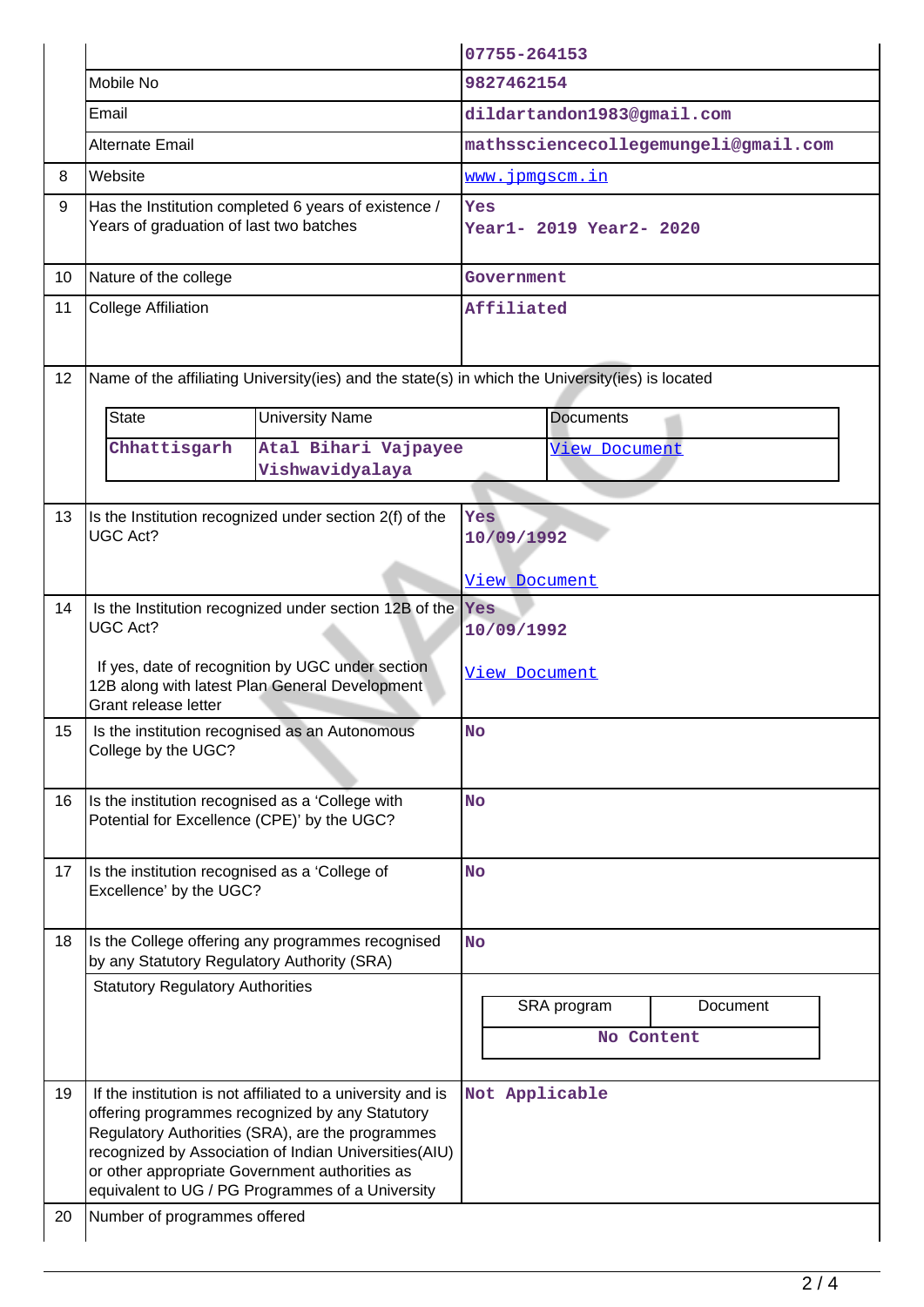| Programmes                                                             | Number         |
|------------------------------------------------------------------------|----------------|
| UG                                                                     | $\overline{a}$ |
| $_{\rm PG}$                                                            | 5              |
| Post Master's (DM, Ayurveda<br>Vachaspathi, M.Ch)                      | $\Omega$       |
| Pre Doctoral (M. Phil)                                                 | 0              |
| Doctoral (Ph.D)                                                        | $\Omega$       |
| Post Doctoral (D.Sc, D.Litt,<br>LLD)                                   | $\overline{0}$ |
| PG Diploma recognised by statutory 0<br>authority including university |                |
| Diploma                                                                | $\Omega$       |
| Certificate / Awareness                                                | $\Omega$       |

## 21 Programme Details

 $\overline{\mathbf{I}}$ 

| Program              | Department                                                                          | <b>University Affiliation</b> | <b>SRA Recognition</b> | <b>Affiliation Status</b> |
|----------------------|-------------------------------------------------------------------------------------|-------------------------------|------------------------|---------------------------|
| <b>BCA</b>           | Computer                                                                            | Atal Bihari                   |                        | Temporary                 |
|                      | Application                                                                         | Vajpayee Vish                 |                        |                           |
|                      |                                                                                     | wavidyalaya                   |                        |                           |
| <b>BSC</b>           | Science                                                                             | Atal Bihari                   |                        | Permanent                 |
|                      |                                                                                     | Vajpayee Vish                 |                        |                           |
|                      |                                                                                     | wavidyalaya                   |                        |                           |
| <b>MSC</b>           | <b>Botany</b>                                                                       | Atal Bihari                   |                        | Temporary                 |
|                      |                                                                                     | Vajpayee Vish                 |                        |                           |
|                      |                                                                                     | wavidyalaya                   |                        |                           |
| <b>MSC</b>           | Chemistry                                                                           | Atal Bihari                   |                        | Temporary                 |
|                      |                                                                                     | Vajpayee Vish                 |                        |                           |
|                      |                                                                                     | wavidyalaya                   |                        |                           |
| <b>MSC</b>           | Mathematics                                                                         | Atal Bihari                   |                        | Temporary                 |
|                      |                                                                                     | Vajpayee Vish                 |                        |                           |
|                      |                                                                                     | wavidyalaya                   |                        |                           |
| <b>MSC</b>           | Physics                                                                             | Atal Bihari                   |                        | Temporary                 |
|                      |                                                                                     | Vajpayee Vish                 |                        |                           |
|                      |                                                                                     | wavidyalaya                   |                        |                           |
| <b>MSC</b>           | Zoology                                                                             | Atal Bihari                   |                        | Temporary                 |
|                      |                                                                                     | Vajpayee Vish                 |                        |                           |
|                      |                                                                                     | wavidyalaya                   |                        |                           |
|                      |                                                                                     |                               |                        |                           |
| <b>View Document</b> |                                                                                     |                               |                        |                           |
|                      | Number of Teaching Staff by employment status (permanent / temporary) and by gender |                               |                        |                           |
| Male                 | Female                                                                              | Transgender                   | Total                  |                           |
| 5                    | $\overline{2}$                                                                      | $\mathbf{0}$                  | 7                      |                           |
| 5                    | $\overline{2}$                                                                      | $\Omega$                      | $\overline{7}$         |                           |

| 23 | Number of Non-Teaching Staff by employment status (permanent / temporary) and by gender |         |             |       |  |  |
|----|-----------------------------------------------------------------------------------------|---------|-------------|-------|--|--|
|    | Male                                                                                    | lFemale | Transgender | Total |  |  |